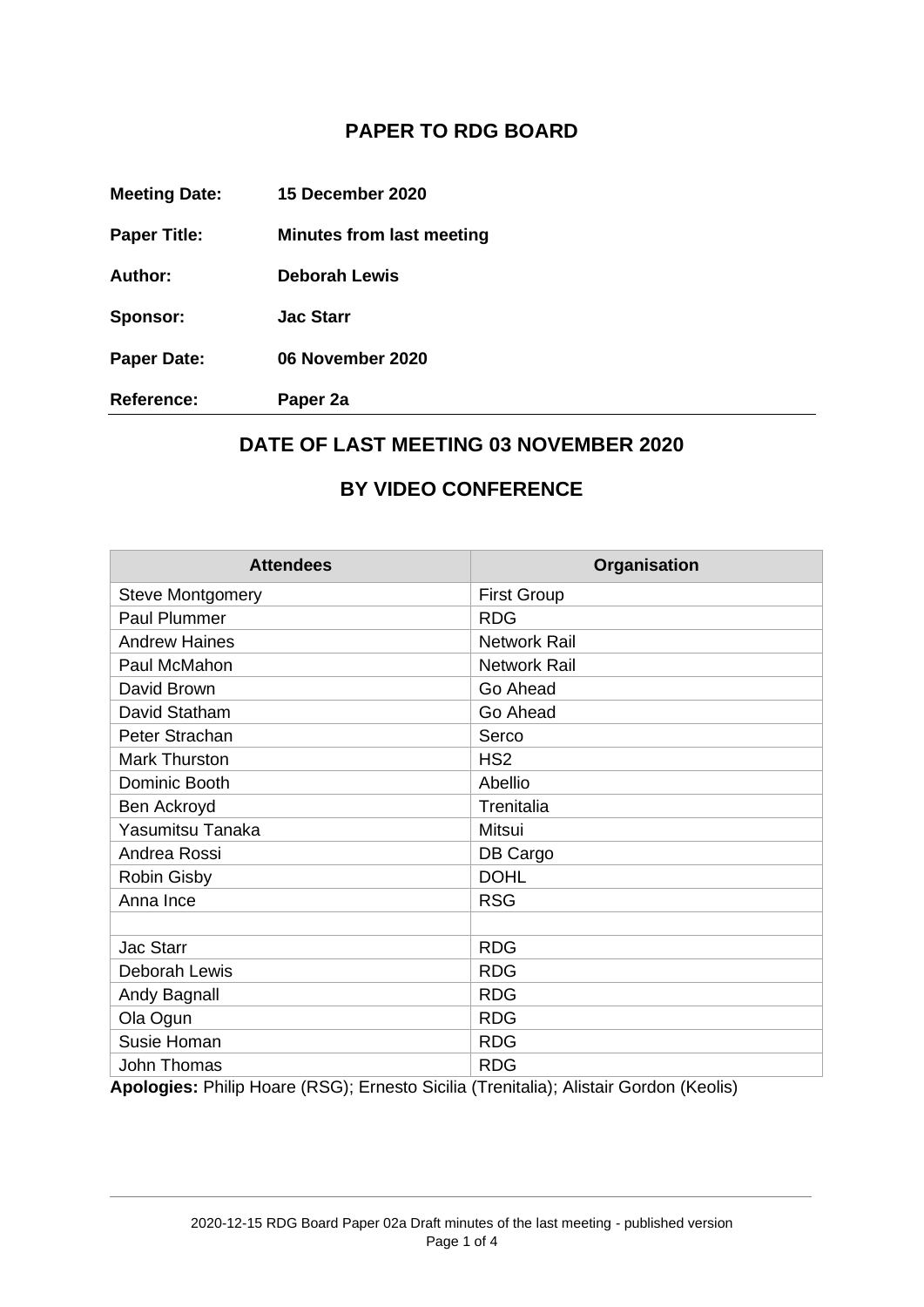## **MINUTES OF LAST MEETING**

| Item No. | <b>Approval of record</b>                                                                                                                                                                     |
|----------|-----------------------------------------------------------------------------------------------------------------------------------------------------------------------------------------------|
| 1        | In his first meeting as Chair, Steve Montgomery (SM) welcomed everyone to<br>the meeting. The minutes were accepted as a true and accurate record of the<br>last meeting on 22 September 2020 |
|          | SM emphasised the need for Board to provide leadership and work together<br>across the industry during these challenging times.                                                               |

| Item No.       | <b>RDG activity update</b>                                                                                                                                                                                                                                                                                                                                                                                                                                                                                                                                                                                                                                                                                                                                                                                                                                                                                                                          |
|----------------|-----------------------------------------------------------------------------------------------------------------------------------------------------------------------------------------------------------------------------------------------------------------------------------------------------------------------------------------------------------------------------------------------------------------------------------------------------------------------------------------------------------------------------------------------------------------------------------------------------------------------------------------------------------------------------------------------------------------------------------------------------------------------------------------------------------------------------------------------------------------------------------------------------------------------------------------------------|
|                | As Deputy Chair, Andrew Haines (AH) advised that DfT has halted its regular<br>meetings on reform, and the second lockdown means a white paper will not be<br>possible before Christmas. AH suggested a collective response on reform is<br>an opportunity to show industry capability to DfT and HMT. AH provided a brief<br>overview of the Comprehensive Spending Review.                                                                                                                                                                                                                                                                                                                                                                                                                                                                                                                                                                        |
|                | On behalf of the Rail Supply Group (RSG), Anna Ince provided a candid update<br>on challenges faced by the supply chain. The RSG will undertake a second<br>survey of supply chain businesses, to establish what has changed since the<br>first survey in spring.                                                                                                                                                                                                                                                                                                                                                                                                                                                                                                                                                                                                                                                                                   |
| $\overline{2}$ | Ahead of Paul Plummer's (PP) CEO update, SM commended and thanked PP<br>for his work over the last five years, which was echoed by the Board. PP<br>updated Members on the 2 November roundtable with the Secretary of State<br>and upcoming meetings with the Minister on Covid-19 response and<br>timetabling and highlighted the importance of continued engagement.                                                                                                                                                                                                                                                                                                                                                                                                                                                                                                                                                                             |
|                | Paul McMahon (PM) provided an update on the ongoing timetabling work,<br>following the second national lockdown and discussion at 2 November JEOT.<br>There are various discussions taking place across the industry, and the<br>proposal is to implement the December timetable which will be in place for one<br>calendar year, but regional TOC changes can be implemented every 12 weeks<br>to reflect cost and demand. Board discussed the proposals, acknowledging the<br>need for agility in the outcome; the impact on the supply chain; and doing what<br>is best for the industry. PP noted the need for a top level framework to be<br>established to ensure consistency, but it would be owned locally; PM to<br>continue to work closely with TOCs on changes. Members acknowledged the<br>need to be alert to the impact of potential increases in rest day working and<br>overtime and seek to minimise where possible for May 2021. |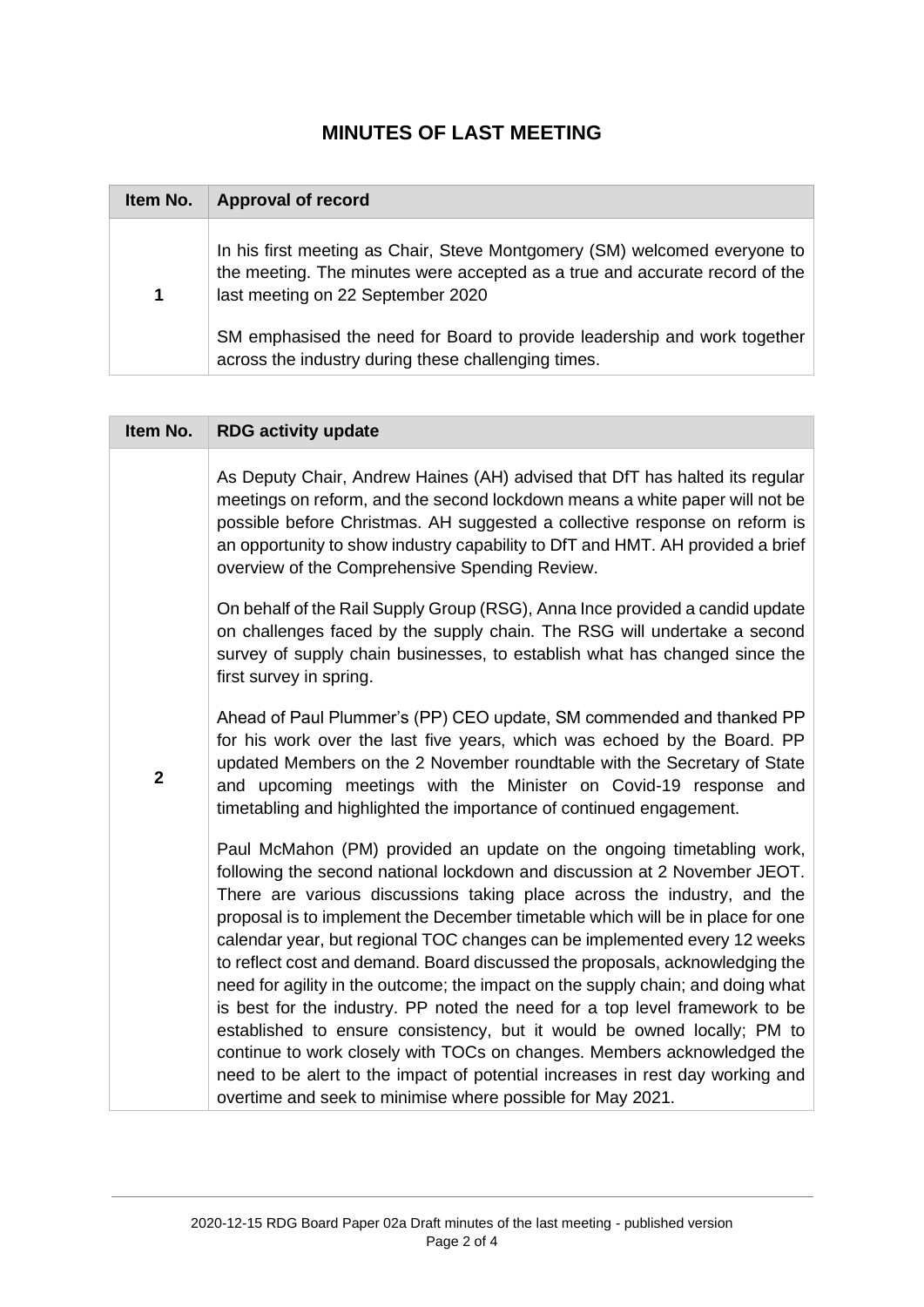| Item No. | HS <sub>2</sub>                                                                                                                                                                                                                                                                                                                                                                                                                                                                             |
|----------|---------------------------------------------------------------------------------------------------------------------------------------------------------------------------------------------------------------------------------------------------------------------------------------------------------------------------------------------------------------------------------------------------------------------------------------------------------------------------------------------|
| 3        | Mark Thurston (MT) updated the Board on recent highlights from phase one,<br>which included Boris Johnson visiting the site for a formal 'start of construction'<br>event; interchange stations planning approval; and M42 bridge lift. MT outlined<br>the timeline for phase 2, which is dependent on royal assent, to move from a<br>development to a delivery project. He also updated on plans for Euston as an<br>integrated campus, involving work with both NR and First/Trenitalia. |

| Item No.                | <b>Rejuvenating retail</b>                                                                                                                                                                                                                                                                                                                                                                                                                                                                                                                                                                                                                                                                                                                                                                                                                                                                                                                                                                                                                                                                                                                                                                                                                                                                                                                                                                                                                                                                 |                  |          |
|-------------------------|--------------------------------------------------------------------------------------------------------------------------------------------------------------------------------------------------------------------------------------------------------------------------------------------------------------------------------------------------------------------------------------------------------------------------------------------------------------------------------------------------------------------------------------------------------------------------------------------------------------------------------------------------------------------------------------------------------------------------------------------------------------------------------------------------------------------------------------------------------------------------------------------------------------------------------------------------------------------------------------------------------------------------------------------------------------------------------------------------------------------------------------------------------------------------------------------------------------------------------------------------------------------------------------------------------------------------------------------------------------------------------------------------------------------------------------------------------------------------------------------|------------------|----------|
| $\overline{\mathbf{4}}$ | Jac Starr (JS) outlined the development of the customer proposition and talked<br>through the principles upon which it is constructed. It will be expressed in the<br>form of a customer journey, with detailed success measures and deliverables.<br>JS outlined the work of an advisory group set up to look at retailing; to champion<br>an overall ambition; and define the tactical steps for delivery. JS represents<br>RDG, other members include Vernon Everitt and Tony Poulter.<br>The KPMG-commissioned business case on flexi ticketing will be ready in<br>approximately two weeks. There have been informal discussions with HMT on<br>the modelling used in the business case. Board discussed whether flexi-<br>seasons will be achievable by January, agreeing it is a crucial and critical<br>product for the industry to support recovery. JS advised additional work is<br>required by some operators for a January launch, and Members took the view<br>that this was a priority.<br>AH provided an overview of the Rail Revenue Recovery Group (RRRG), which<br>has been tasked in the short term, to look at growing rail revenue. The group<br>will develop plans for the industry, working collaboratively over the next 3-6<br>months, and needs to be populated with OG people who have the right<br>experience and expertise of growing rail revenue. All decision making will sit<br>with DfT, but the group offers an opportunity to shape future retailing. |                  |          |
| 2011.01                 | RDG to provide background information on<br><b>Hendy Review</b>                                                                                                                                                                                                                                                                                                                                                                                                                                                                                                                                                                                                                                                                                                                                                                                                                                                                                                                                                                                                                                                                                                                                                                                                                                                                                                                                                                                                                            | <b>Jac Starr</b> | November |
| 2011.02                 | Members to follow up with AH or Rufus Boyd<br>for further information on the RRRG and OG<br>nominees to join it                                                                                                                                                                                                                                                                                                                                                                                                                                                                                                                                                                                                                                                                                                                                                                                                                                                                                                                                                                                                                                                                                                                                                                                                                                                                                                                                                                            | <b>Members</b>   | November |